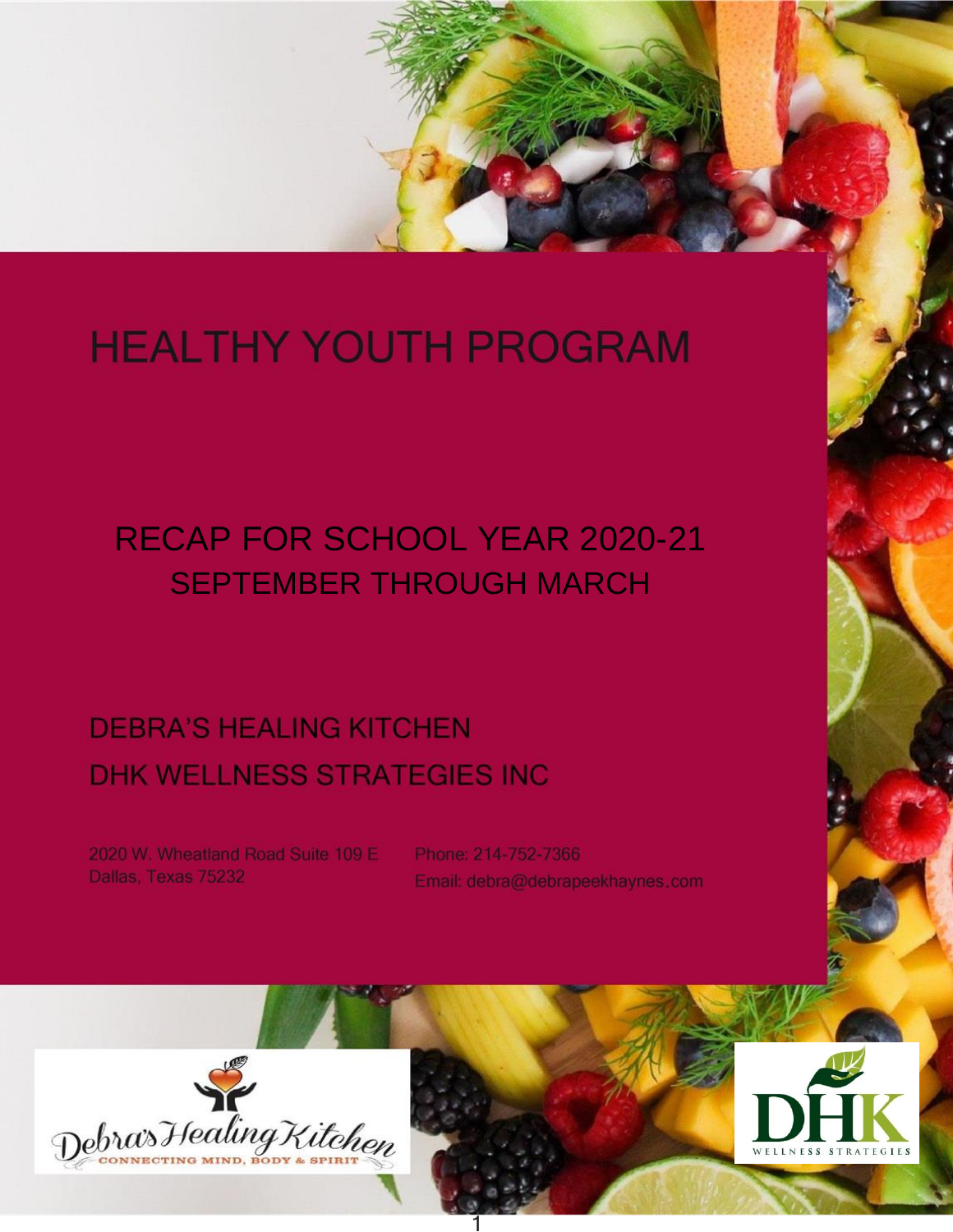### Project Summary - 2019-2020 SCHOOL YEAR

The Healthy Youth Program will create a fun and engaging learning environment for high school students per school year, to learn the benefits of how a healthier diet will significantly impact their overall mental and physical health. Students will participate in an interactive curriculum that will educate them on food, healthy cooking, and consuming foods for optimum physical and emotional health and wellness.

#### WHAT WE LEARNED

At the beginning of each semester session, students were asked basic questions about how diet impacts health. Many were concerned that parents and other close relatives were unhealthy. There was limited knowledge regarding the positive impact of fresh fruits and vegetables in the prevention of chronic diseases. Most were willing to try different vegetables and vegetarian recipes. In many instances, they requested second and third servings after the cooking demonstrations. Healthy breakfast recommendations were well received, which included fresh fruits. During the last cooking demonstration class in March 2020, students picked collard greens from the school garden. The cooking demonstration taught them how to lightly season and maintain the nutritional value of the greens. This was the most well received recipe. For many students, this was the first time they were introduced to collard greens.

#### These are some of the initial findings during the 2019-2020 school year

- A number of students wanted to improve their ability to focus
- It was a task to get the students to focus and complete the pre and post surveys
- Several students had emotional concerns
- Many did not eat breakfast
- There was a limited knowledge about how fresh produce could improve their health
- Students did not understand the negative impact of junk foods and sugary drinks on their physical and emotional health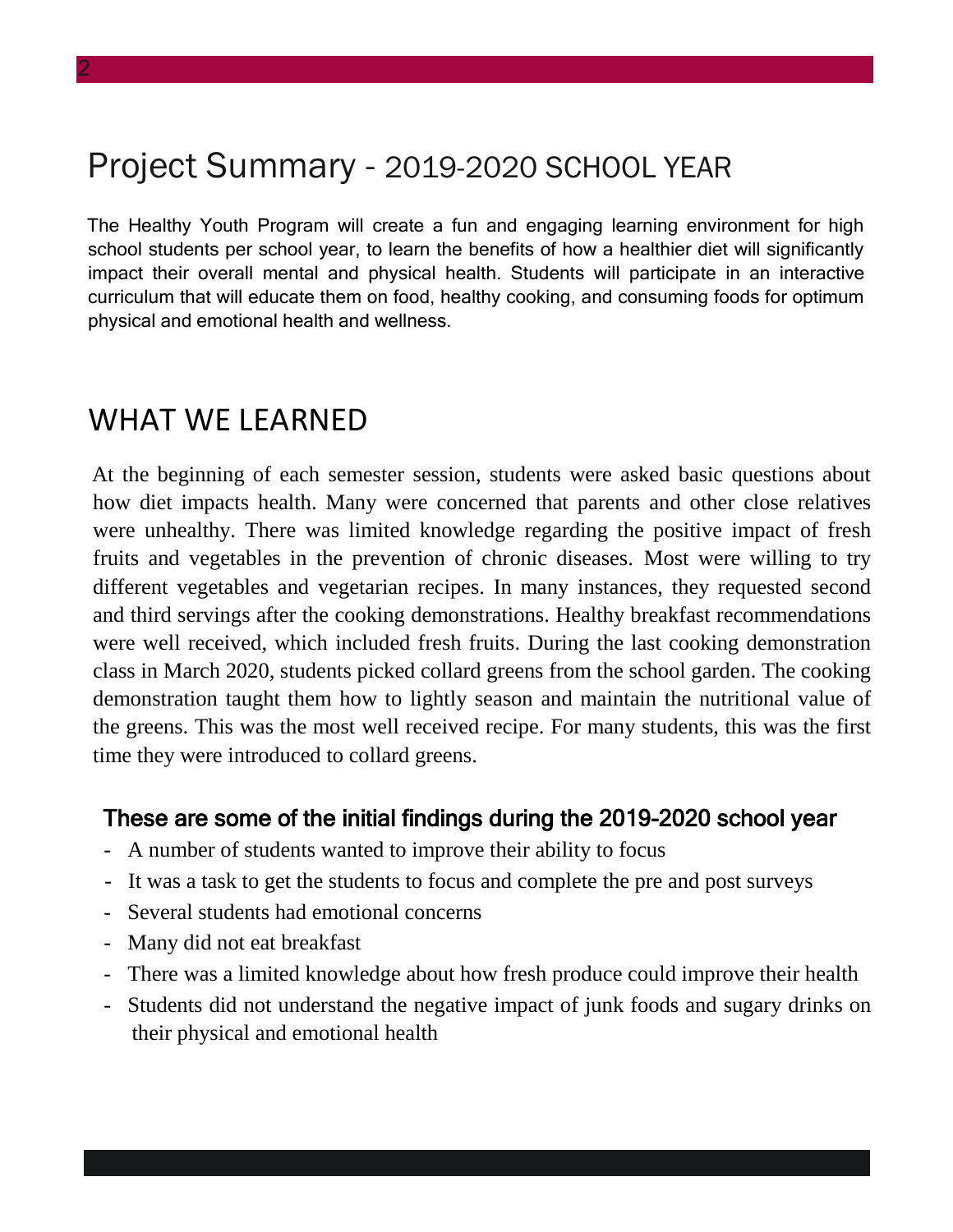- Over half of the class had problems sleeping or lacked energy
- After a voluntary blood pressure and glucose screening, approximately a quarter of the students had borderline readings based on the report by the registered nurses

#### Positive Impact at the End of the 2019-2020

- Students reported better sleeping habits and more energy
- There was some weight loss reported
- Several students made a commitment to either stop eating or decrease consuming junk foods
- Students increased drinking water and decreased sugary drinks
- More students began reading product food labels
- Students requested more cooking demonstrations and more food availability during class
- Three students were hired part-time to help cultivate the school garden during the summer
- Students and their families living within walking distance received fresh vegetables from the garden and from DHK Wellness Strategy during the COVID-19 quarantine
- The teachers in the program changed their diets as well as their families

### PROJECTED IMPACT

Moving forward, the Healthy Youth Project has forged relationships with 8 schools in the Oak Cliff area of Dallas in addition to Lincoln High School which is projected to impact over 800 students in the upcoming school sessions. DHK Wellness Strategies is seeking to increase its funding in order to expand the curriculum and garden developments. Adjustments are being made to provide virtual instruction for Lincoln High students as well as the new schools with limited in class instruction to comply with the Covid-19 safety protocols.